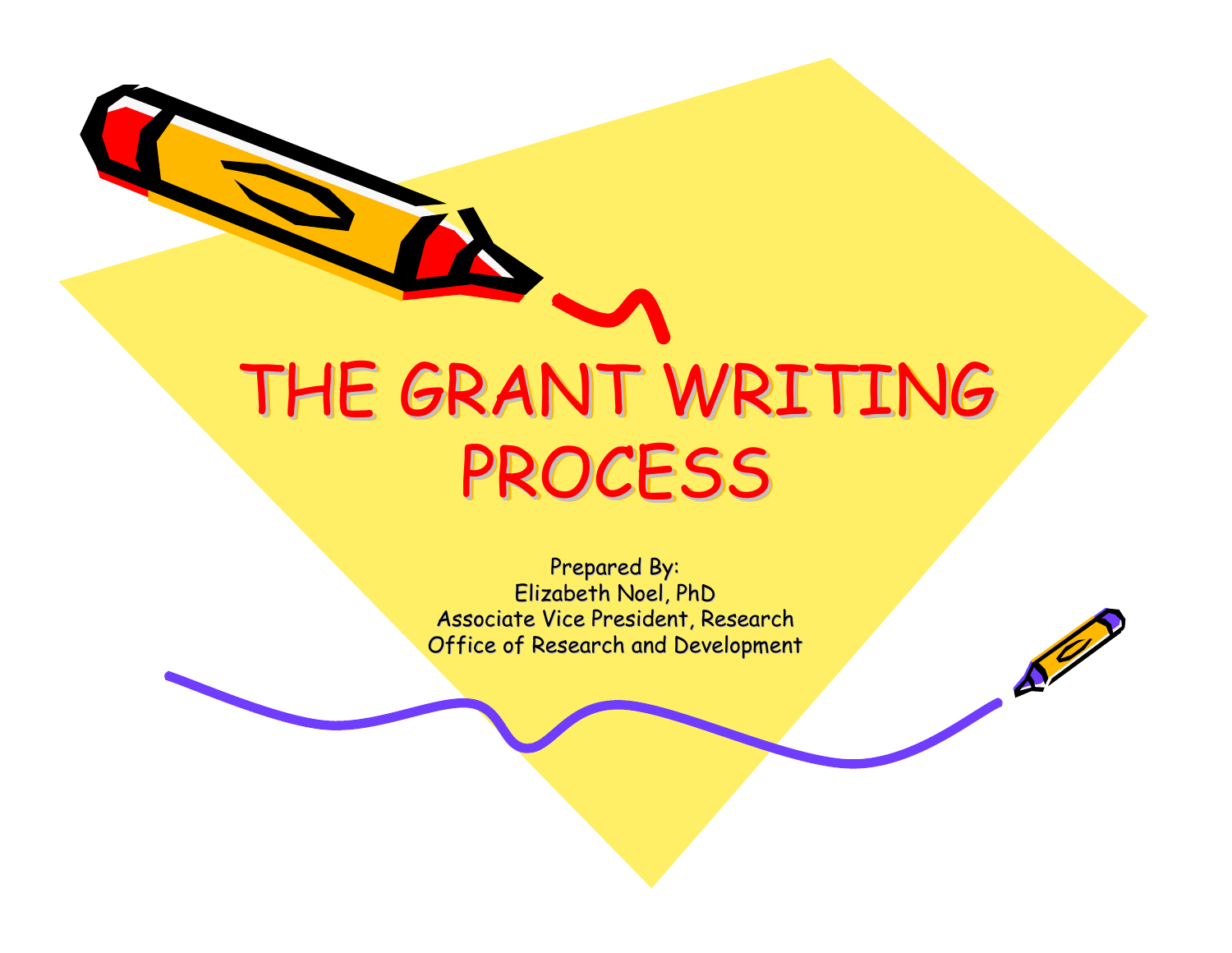- • Begin with a well-defined idea that you can support with documented facts.
- • Recognize and accept that the grant writing process is time consuming.
- • Designate a scheduled time during which to focus on grant writing – daily/weekly.
- • Begin writing with the intended end clearly in focus.

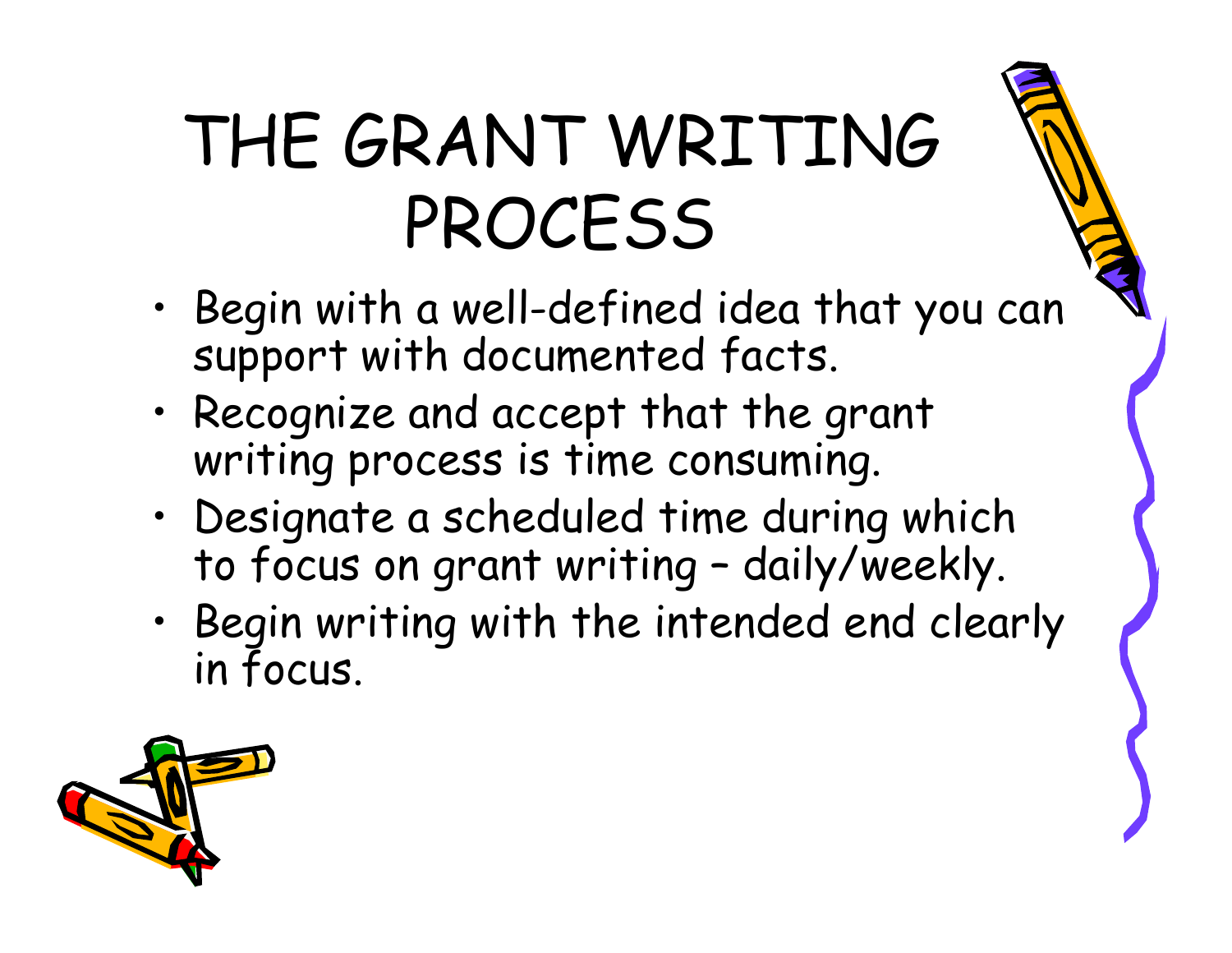IN THE BEGINNING, REVIEW

#### **THE PVAMU MISSION**

- Teaching/Learning
- •Research/Discovery
- Service/Outreach/Engagement

#### **THE PVAMU VISION**

Move boldly with imagination for adaptation of traditional methods of behavior to new problems and needs in the 21st century. (Source: 1998-2001 University Catalog)

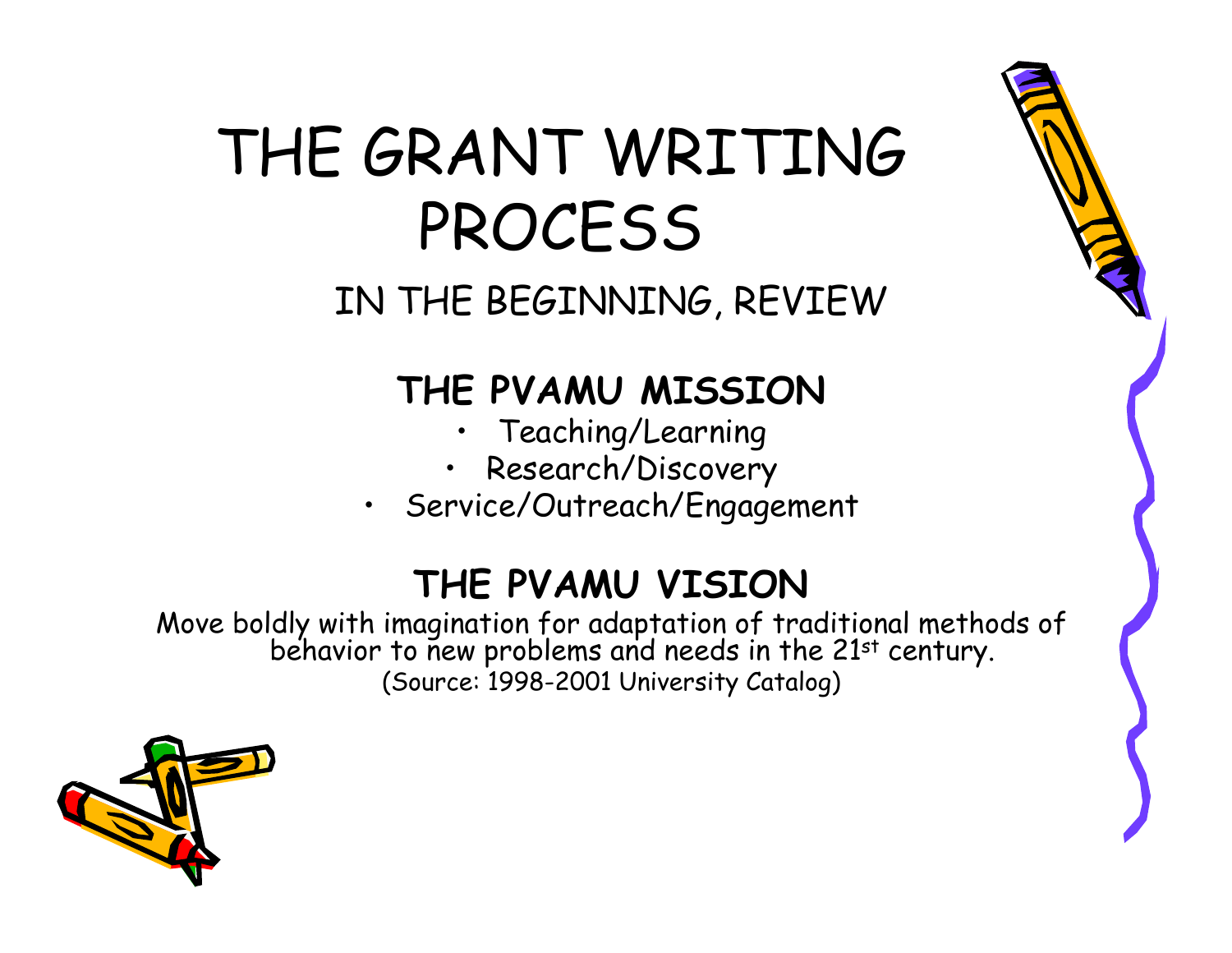#### IN THE BEGINNING, REVIEW

### **THE PVAMU CORE VALUES**

- Access and Quality
	- •Diversity
	- Leadership
	- Relevance
- Social Responsibility
	- Accountability

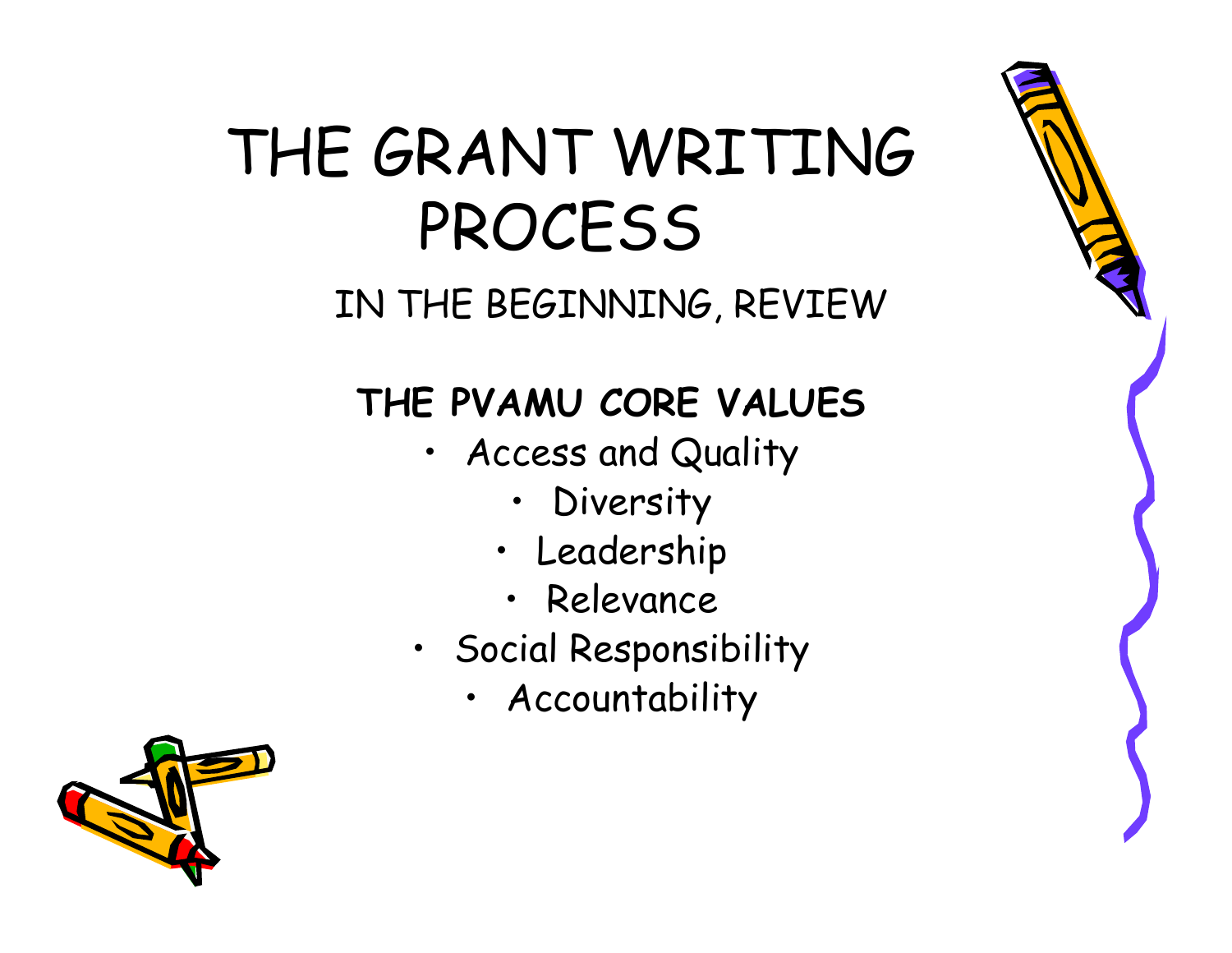### **IN THE BEGINNING, REVIEW THE PVAMU GOALS**

- Strengthen the quality of academic programs
- Improve the academic indicators of the student body
- Increase applied and basic research
- Strengthen environmental health and safety programs on campus
- Achieve (and maintain) financial stability

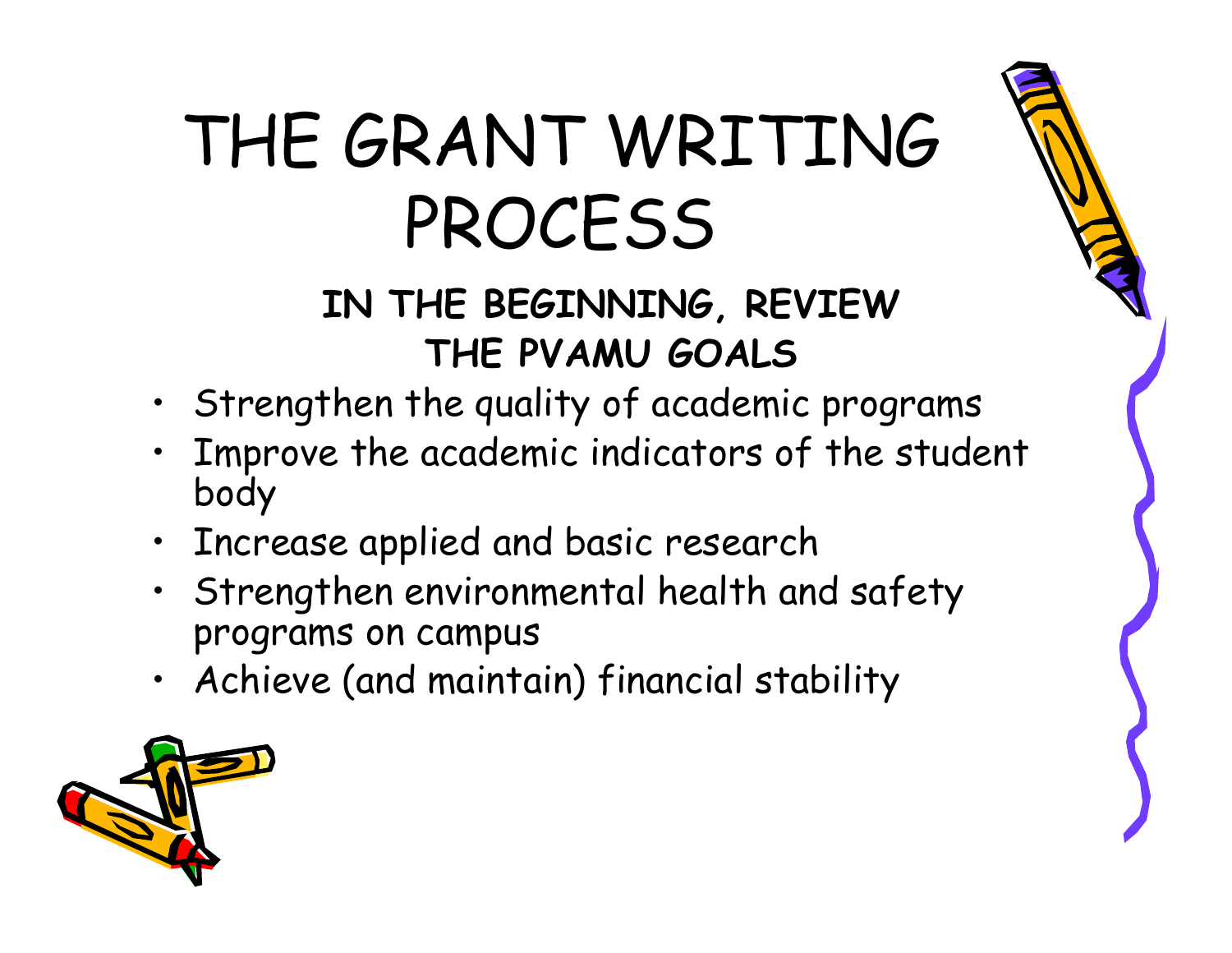IN THE BEGINNING, REVIEW

#### **THE PVAMU GOALS**

- Increase the efficiency of University operations
- •Promote programs that contribute to student success
- •Strengthen University advancement programs including fund-raising
- Increase and enhance the visibility and awareness of the University to the community at large/ALL stakeholders
- Strengthen the quality of the Athletics Program

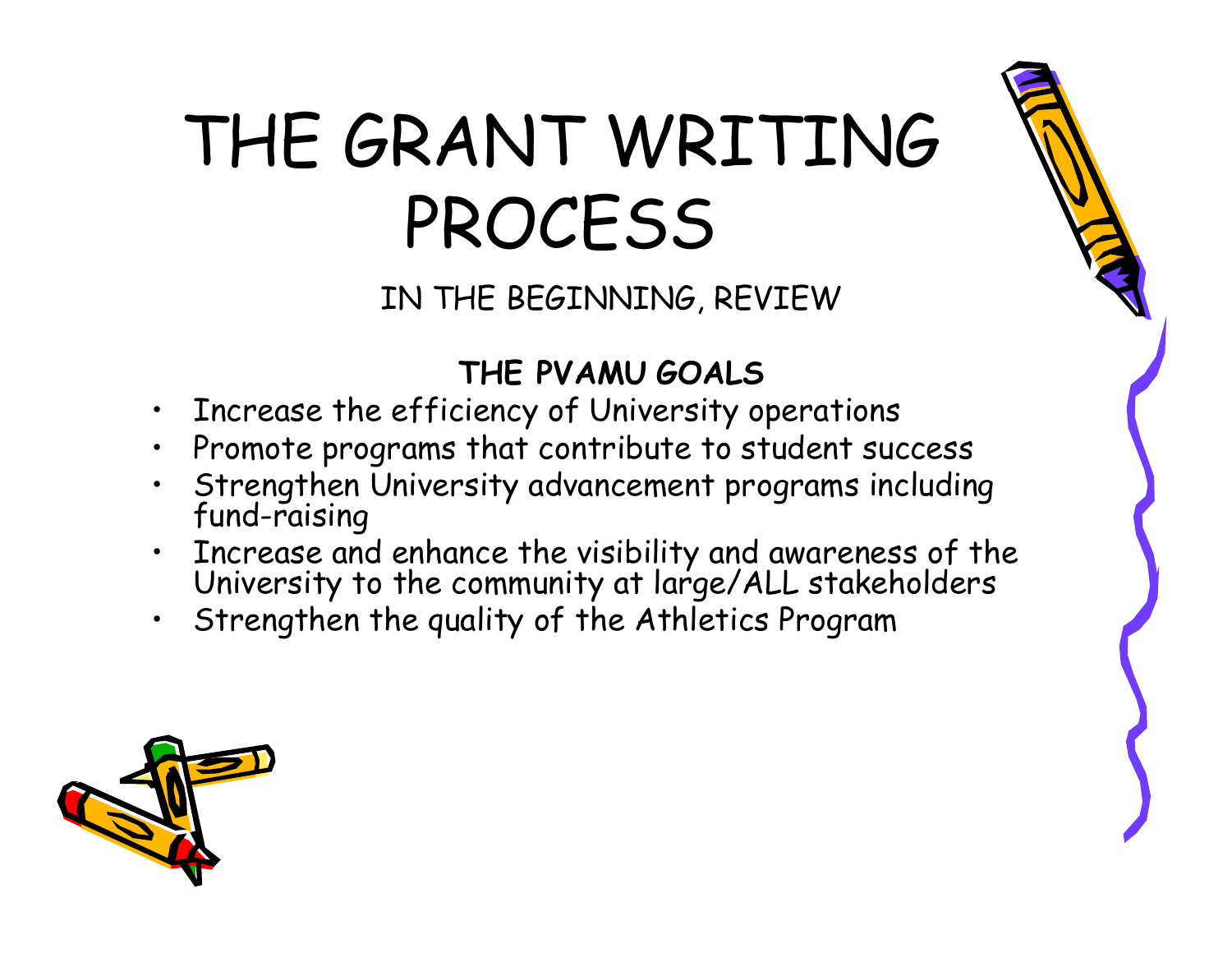## **RESEARCH IS** . . .

- a systematic investigation that includes development, testing and evaluation
- •designed to develop or contribute to generalizable knowledge
- Activities which meet the aforementioned definitions whether or not they are conducted or supported under a program which is considered research for other purposes. For example, some demonstration and service programs may include research activities.

Reference: Title 45, Code of Federal Regulations, Part 46.102.

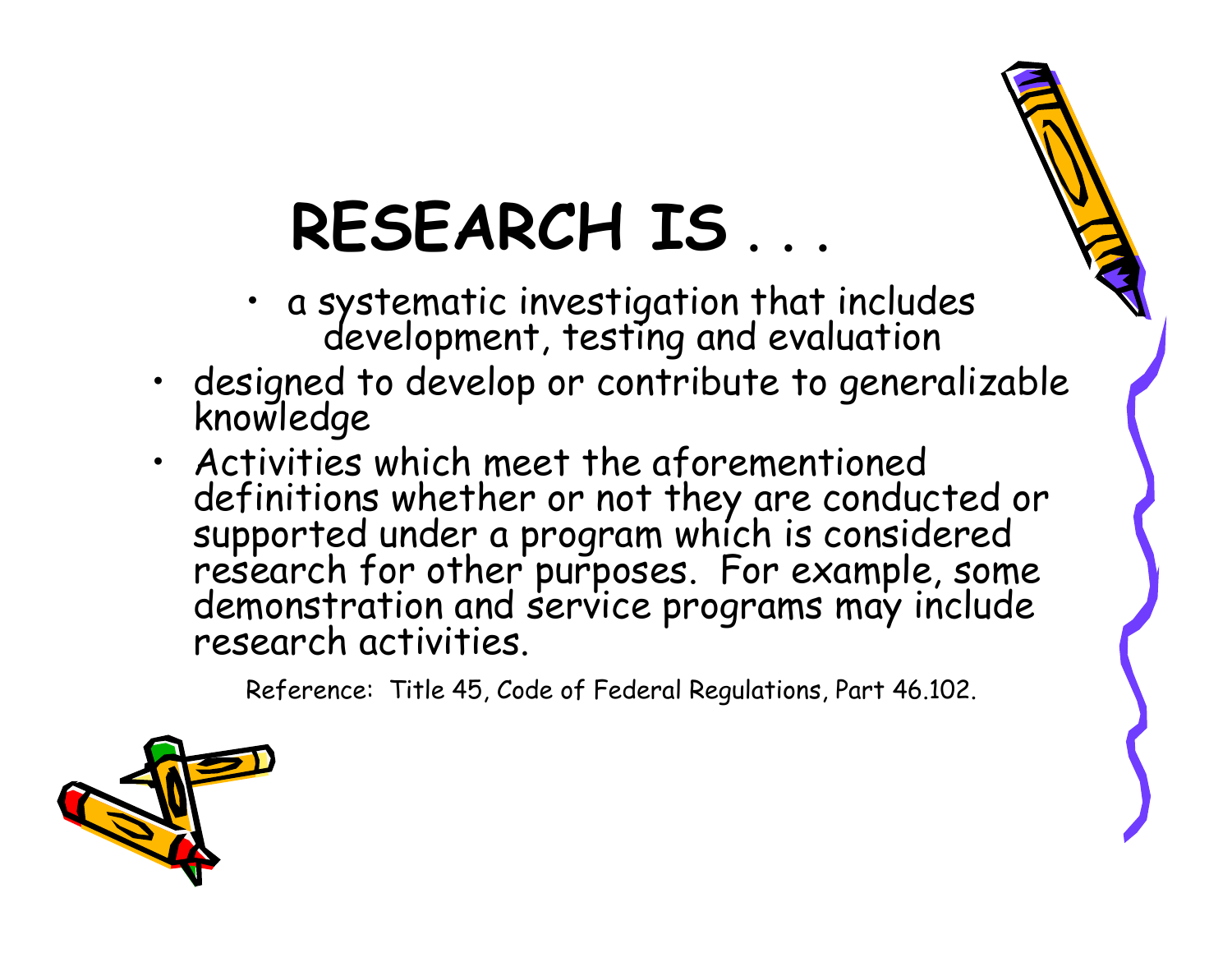## **TYPES OF RESEARCH**

•**University/Organized Research**

research and development activities that are separately budgeted and accounted for by the institution under an internal application of institutional funds.

Reference: TAMUS Regulation 15.01.01, Administration of Sponsored Agreements-Research and Other.

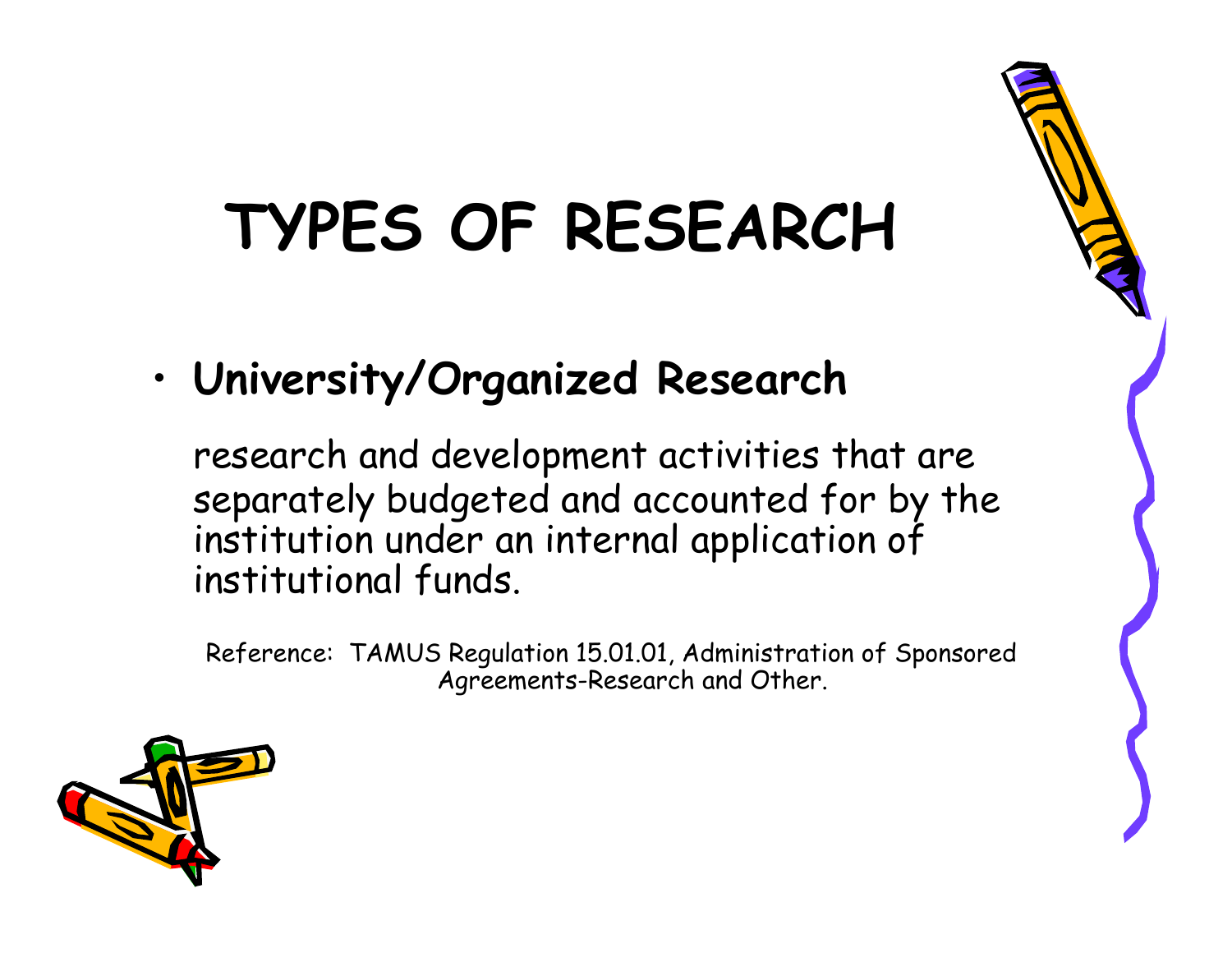## **TYPES OF RESEARCH**

•**Departmental Research**

research, development and scholarly activities that are not organized research and consequently, are not separately budgeted and accounted for.

#### • **Sponsored Research**

research and development activities that are externally sponsored by federal and non-federal agencies and organizations.

Reference: TAMUS Regulation 15.01.01, Administration of Sponsored Agreements-<br>Research and Other.

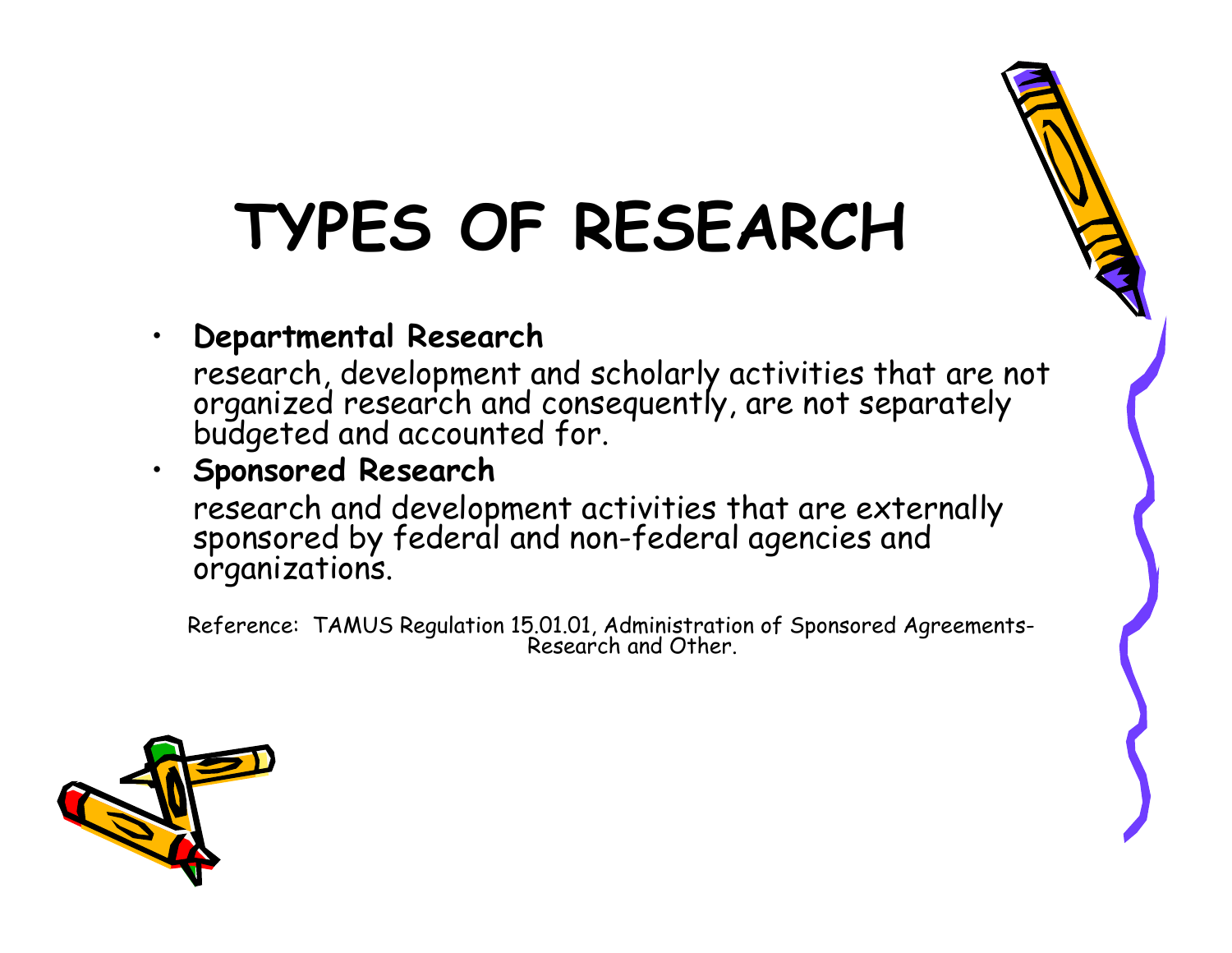## **TYPES OF SPONSORED PROGRAMS**

SPONSORED PROGRAMS are typically non-research projects<br>and activities that are supported in whole or in part with<br>funds, materials, or other resources provided by sources<br>outside the University as grants, contracts, or<br>coo

These activities may also be categorized as research.

#### **1. Instruction and Training**

Special instructional activities established by grant, contract, or cooperative agreement.

#### **2. Other Activities**

Programs and projects which involve the performance of work,<br>i.e., community service projects and programs.

Reference: TAMUS Regulation 15.01.01, Administration of Sponsored Agreements-

Research and Other.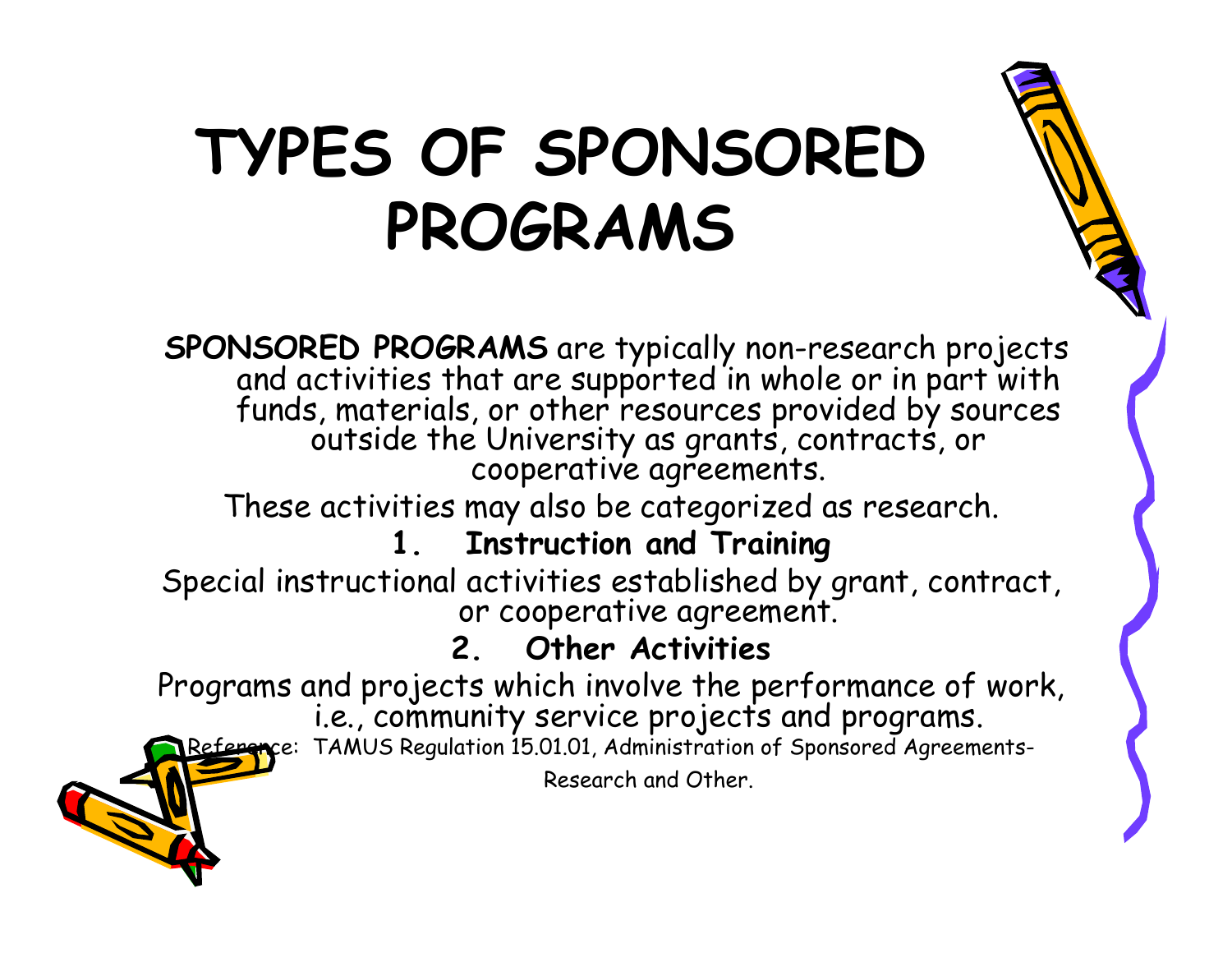

### **KEY DISCIPLINARY FIELDS\***

- Agricultural Sciences Biological Sciences Computer Sciences Engineering Environmental Sciences Medical Sciences Physical Sciences Psychology<br>Arts and Humanities Fig. 2015 (Business Admini Other
- **Business Administration** Education Law and Public Administration

\*This Key Disciplinary Fields listing is the result of a compilation from NSF and THECB disciplinary field notations.

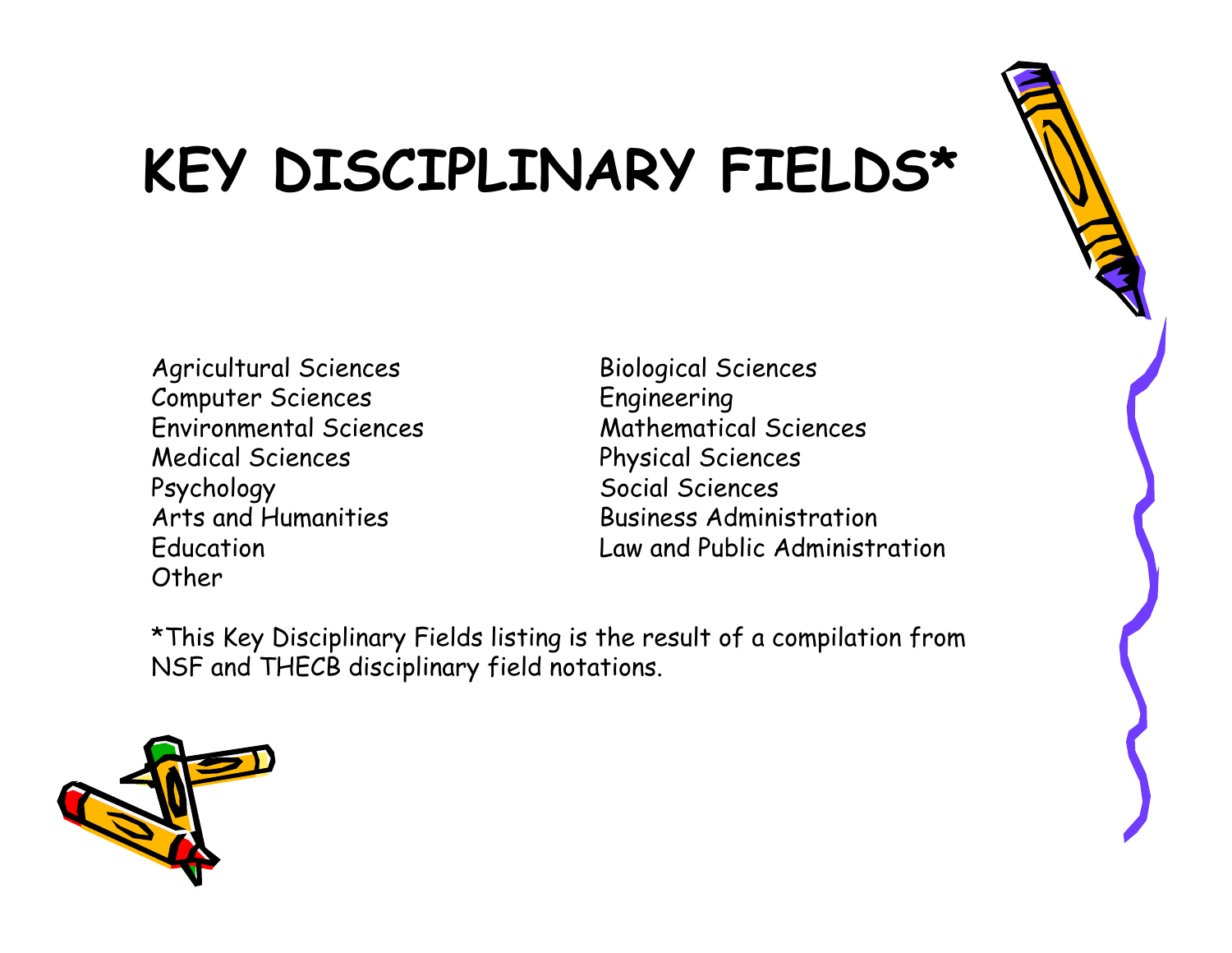# **FEDERAL FUNDING SOURCES**

Department of Agriculture (USDA) Department of Commerce (DOC) Department of Defense (DOD) Department of Education (ED) Department of Energy (DOE) Department of Health and Human Services (DHHS) Department of Homeland Security (DHS)

NOTE: Visit the website for any agency at: www.(acronym).gov

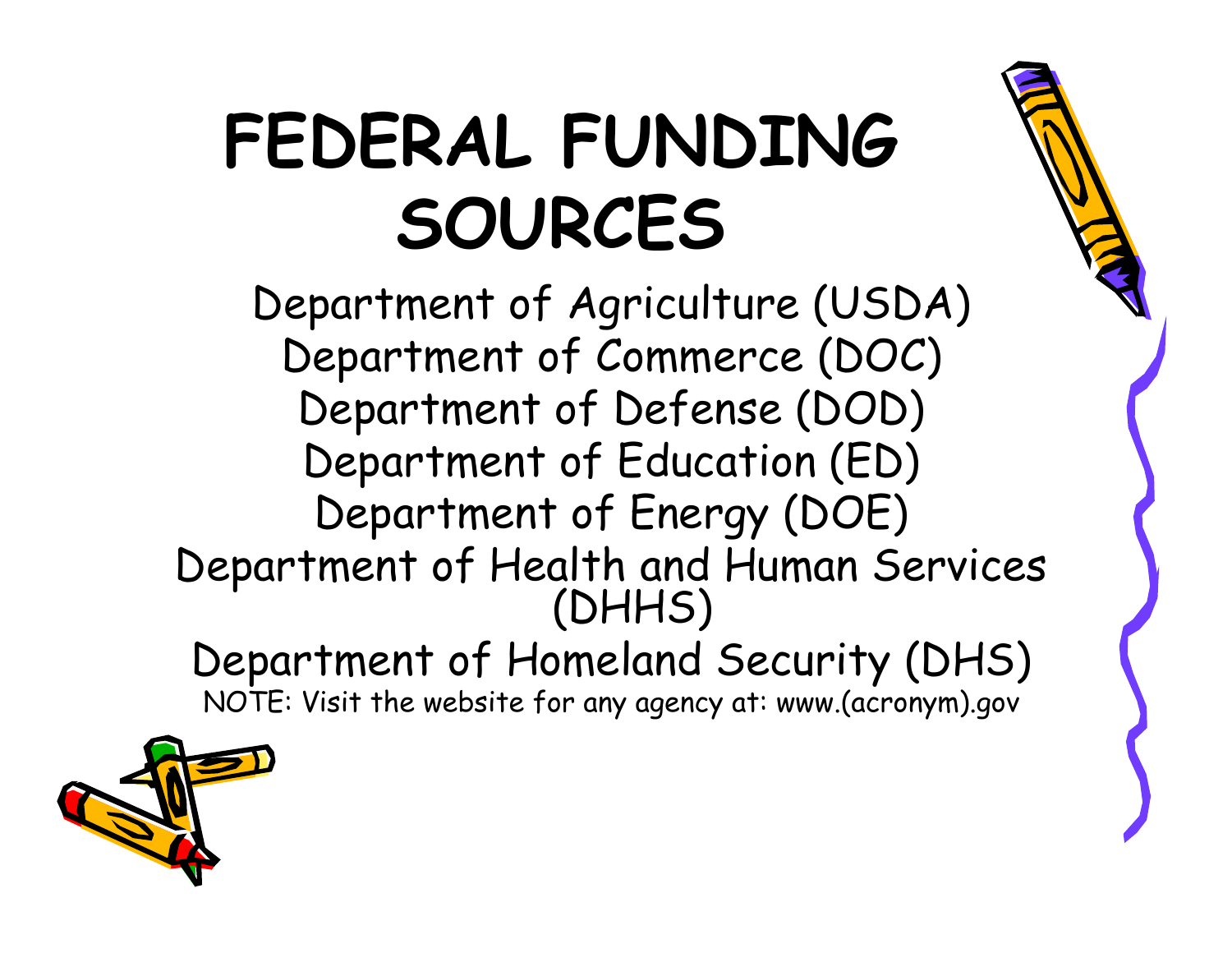# **FEDERAL FUNDING SOURCES**

Department of Housing and Urban Development (HUD) Department of the Interior (DOI) Department of Justice (DOJ) Department of Labor (DOL) Department of State (DOS) Department of Transportation (DOT) Department of the Treasury Department of Veterans Affairs (VA) NOTE: Visit the website for any agency at: www.(acronym).gov

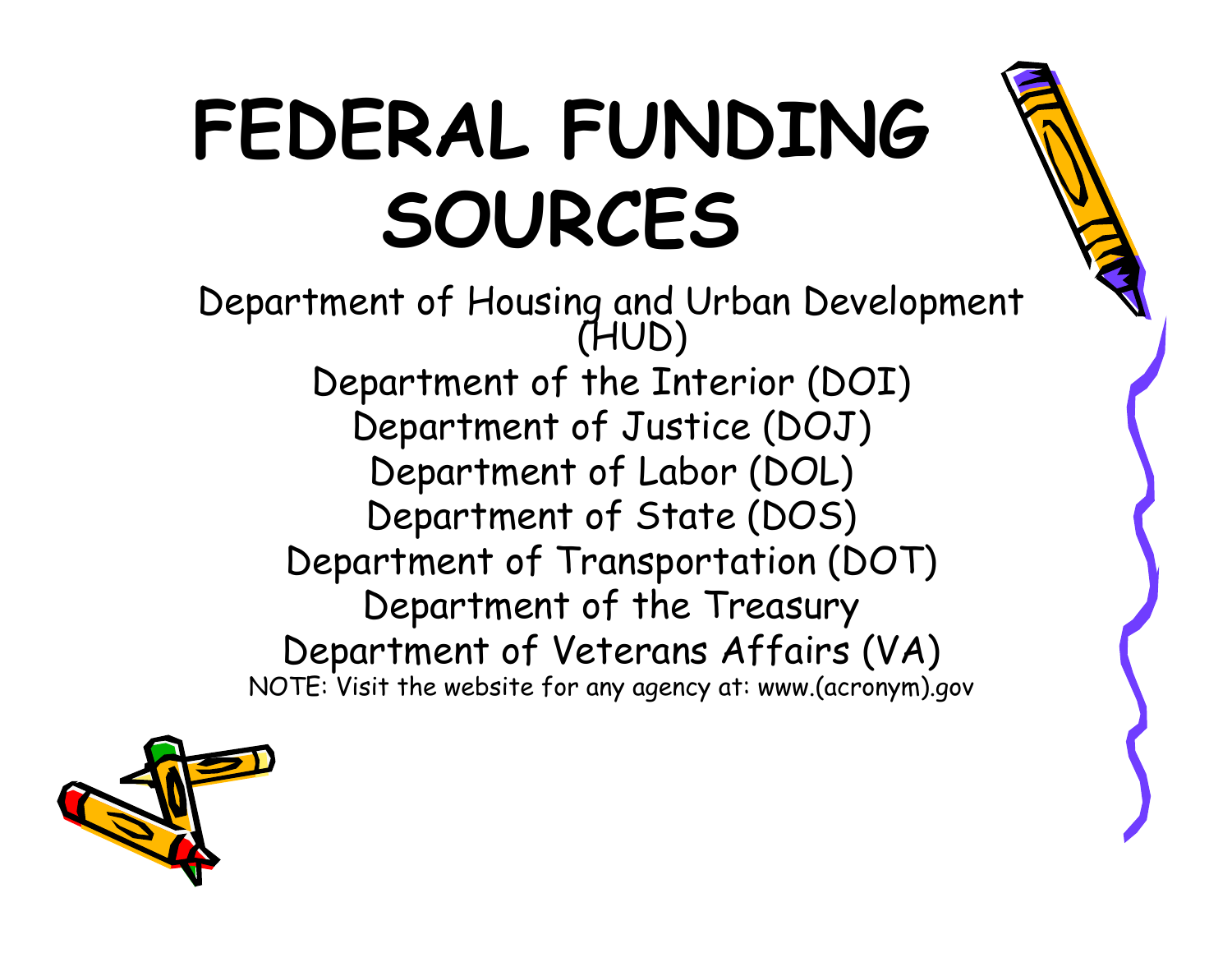# **STATE FUNDING SOURCES**

• Texas State Grants Page

The State Grants Team provides technical assistance, statewide grants training and federal liaison services to Texas state agencies, all subdivisions of government, and nonprofit organizations.

[www.governor.state.tx.us/divisions/strategies](http://www.governor.state.tx.us/divisions/strategies)

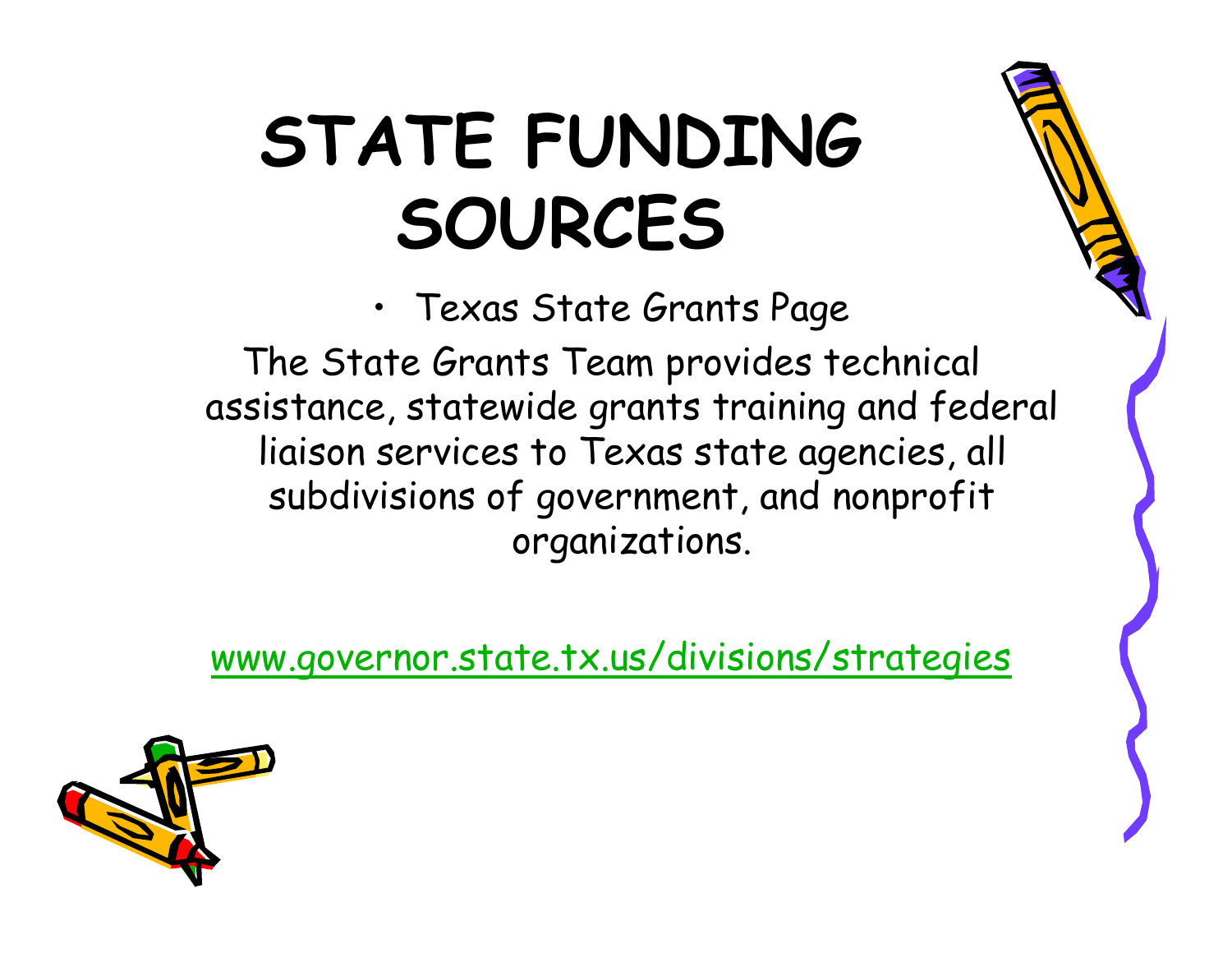# **STATE FUNDING SOURCES**

Texas Register (Grants Listing) [www.sos.state.tx.us/texreg/index.shtml](http://www.sos.state.tx.us/texreg/index.shtml)

Published online every Friday and provides information on state funding opportunities.

• Texas State Agency List www2.tsl.state.tx.us/trail/agencies.jsp

• Resources by Area [www.governor.state.tx.us/divisions/stategrants/resourcesbyar](http://www.governor.state.tx.us/divisions/stategrants/resourcesbyarea) [ea](http://www.governor.state.tx.us/divisions/stategrants/resourcesbyarea)

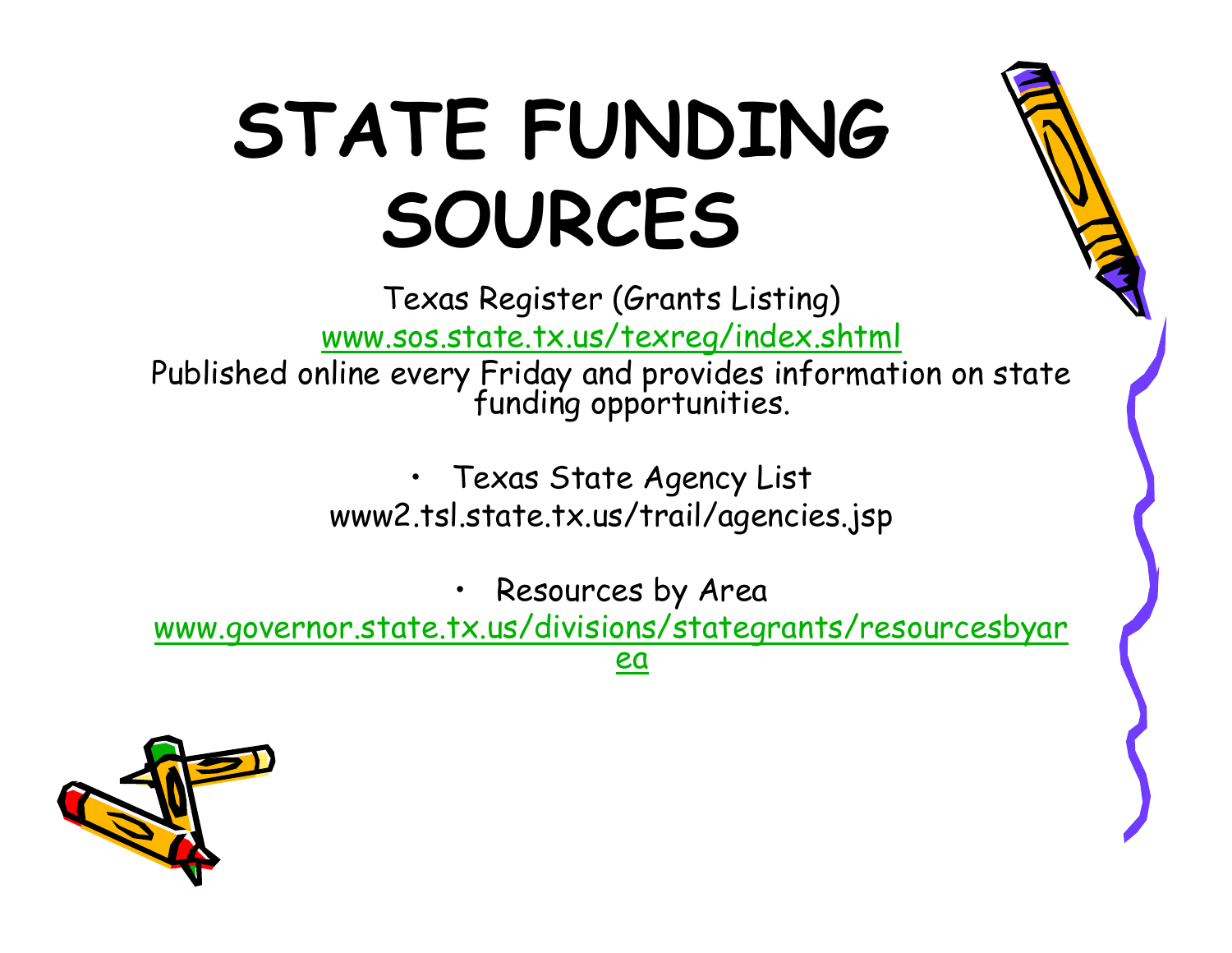# **FOUNDATION FUNDING SOURCES**

TOP TEN TEXAS FOUNDATIONS BY GIVING As of April 2007

- • The Greater Houston Community Foundation
	- • The Brown Foundation, Inc.
		- Exxon/Mobil Foundation
	- Communities Foundation of Texas, Inc.
	- The Susan and Michael Dell Foundation
		- Houston Endowment, Inc.
		- Susan G. Komen for the Cure
			- AT&T Foundation

•

- • National Space Biomedical Research Institute
	- •The Robert A. Welch Foundation

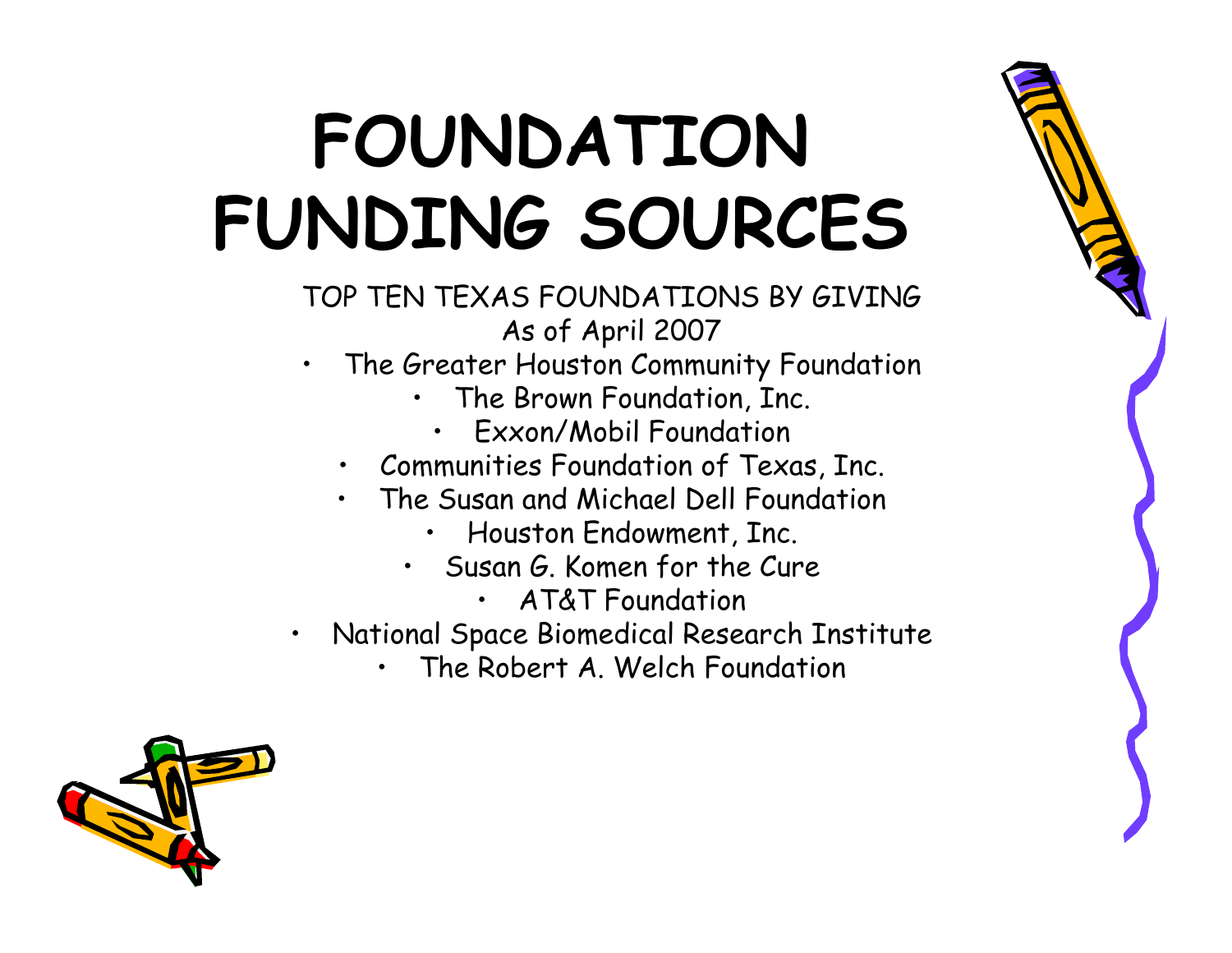### **TIPS for MATCHING NEEDS WITH OPPORTUNITIES**

- Is the program you want to fund a priority of your organizational unit?
- What disciplinary field(s) support the planned program and who are the experts on campus in these disciplinary field(s)?
- What potential sources have been identified to fund the program?
- •Do you have and/or can you establish a collaborative partnership or a cooperative team to complete the proposal?
- Will the program provide opportunities for<br>a teaching, research and/or service activities?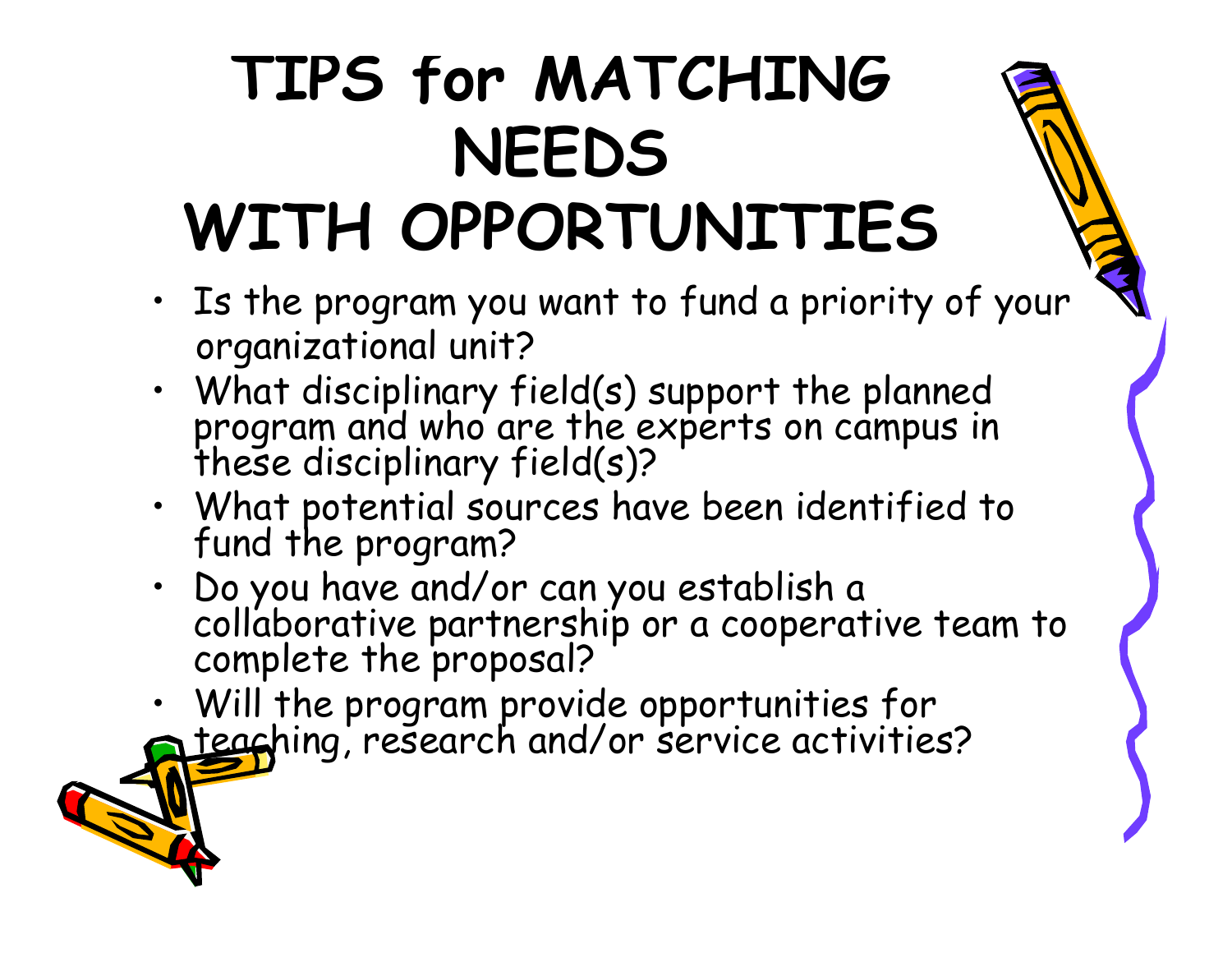# TIPS for The Grant Writing Process

- •Begin early
- •Apply early and often
- •Include a cover letter with your application, when applicable
- •Anticipate and answer all questions
- •If rejected, revise your proposal and apply again
- •FOLLOW THE APPLICATION GUIDELINES - Give granters what they asked for and want
- •Be explicit and specific
- •Be realistic in designing your project
- • Make explicit the connection between:
	- research questions/key issues of project and objectives,
	- objectives and methods,
	- methods and results,
	- results and dissemination plan
- •FOLLOW THE APPLICATION GUIDELINES EXACTLY.

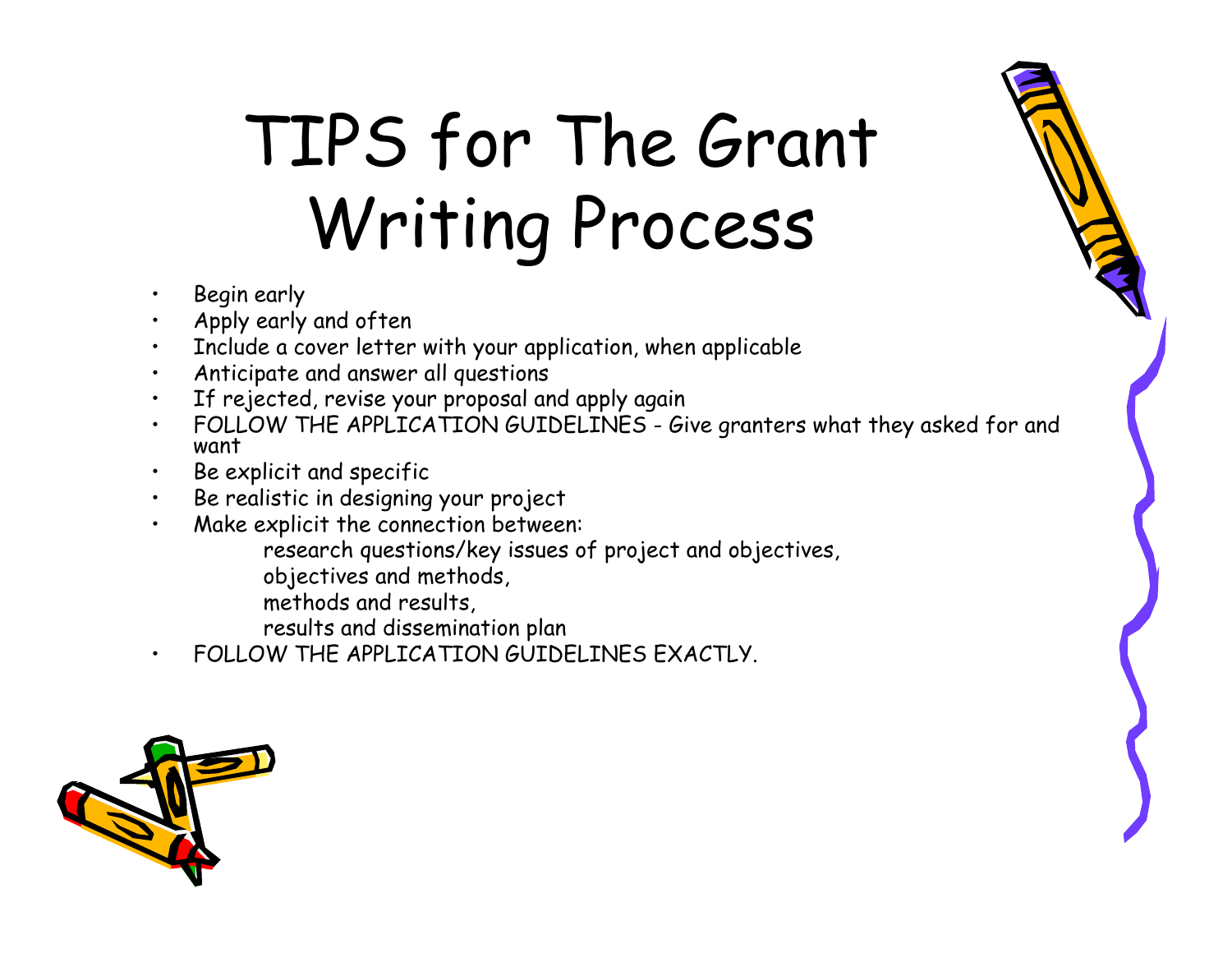- 1. Organizational Structure year founded,<br>incorporation, 501©3 status, cosponsors, chapter or membership status
- 2. Collaborative Information list any partners and their role
- 3. History describe when, why, and how the organization or program began
- 4. Mission or Purpose Statement for the Organization

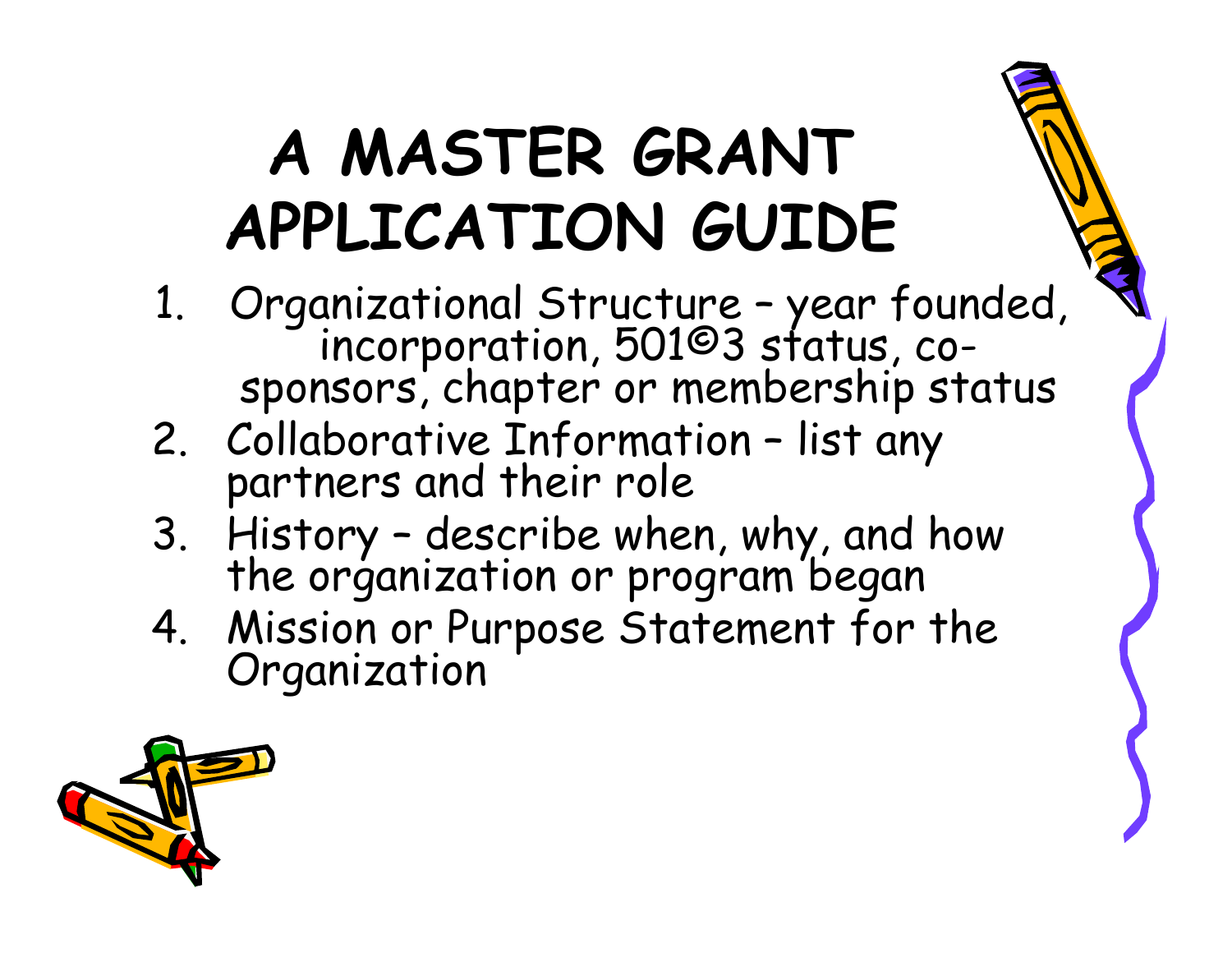- 5. Target Population describe the people (clientele) your<br>organization or program works with or the people affected by<br>your work, i.e., how many people, gender, ages, location,<br>characteristics (low income, disabled)
- 6. Need Statement or Problem Description Describe why the<br>program is needed or the situation that exists that you are<br>trying to improve. If possible, include a few statistics, facts or<br>references. REMEMBER, this componen

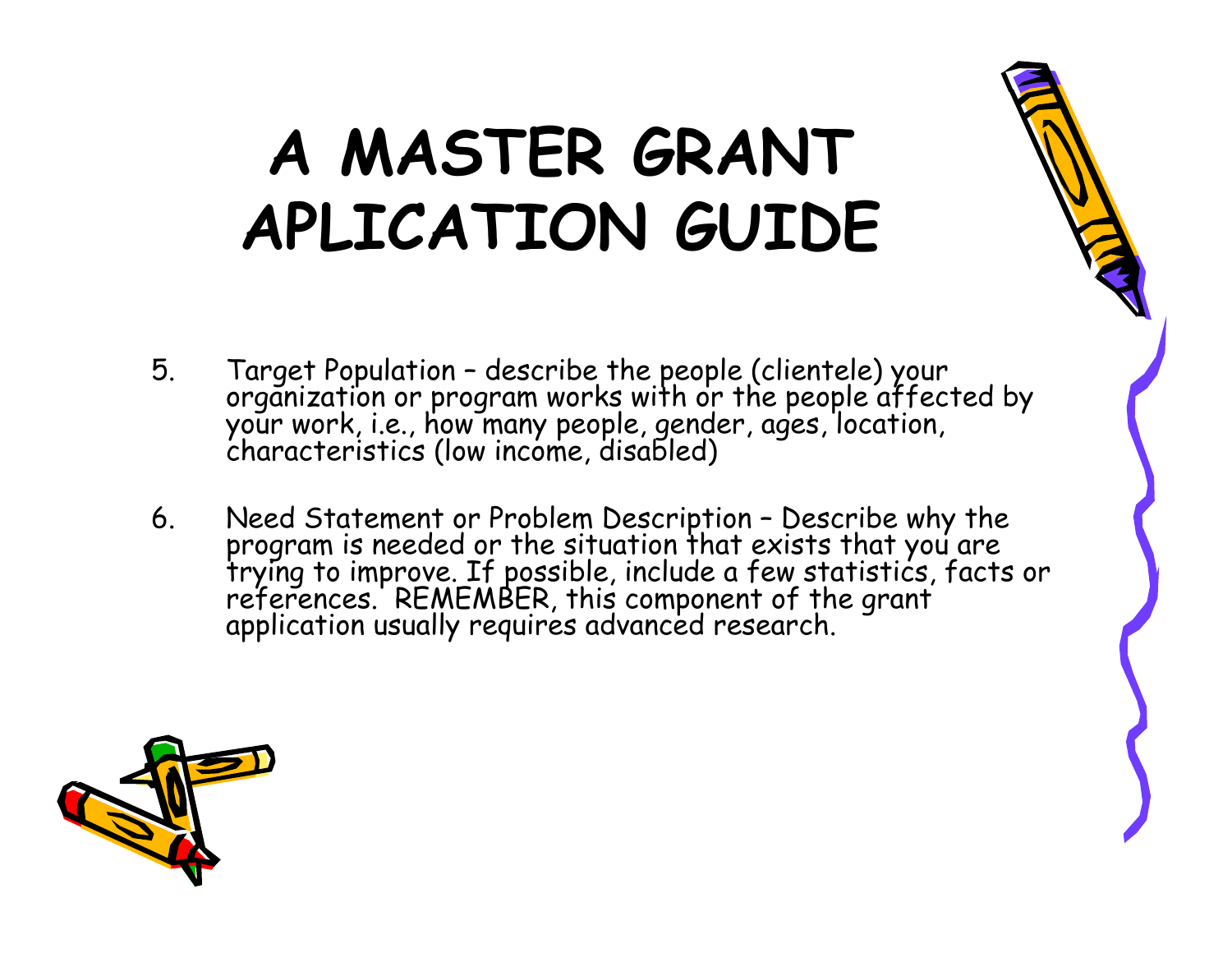- 7. Proposed Outcomes (Results, Objectives) State the results you hope to accomplish during the specific period over time. Use quantitative terms or measures, if possible.
- 8. Benefits State the benefits to participants, the community, or others as a result of achieving your proposed outcomes. Use cost-benefit data and scenarios when possible; compare the planned benefits to the cost of doing nothing, i.e., the problem will get worse, or the solution will be a more expensive approach.

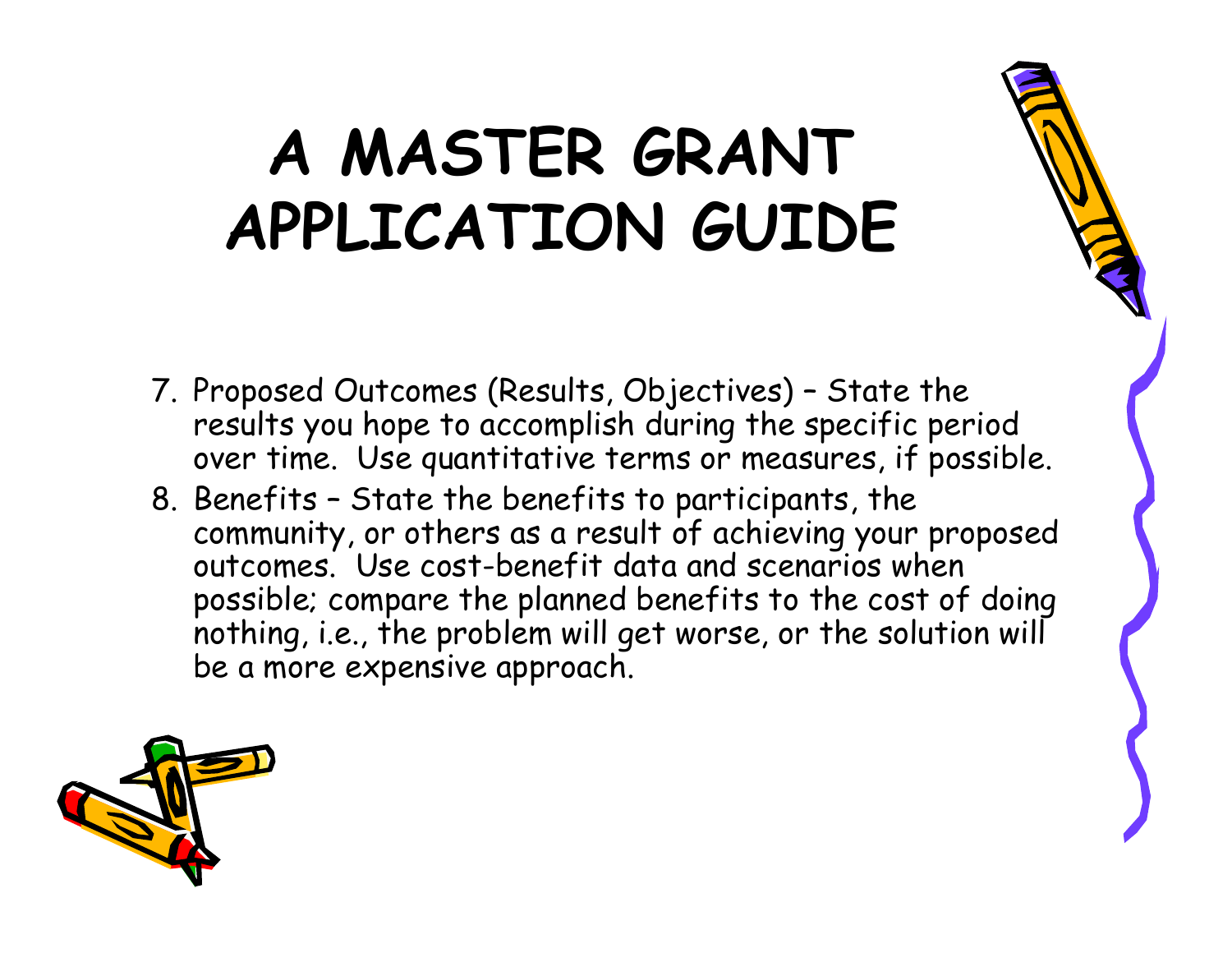- 9. Methods Describe how the program will work. Include length, dates, number of participants, staff involved, activities, etc.
- 10. Evaluation State how, when and who will evaluate the results or outcomes. What targets are you trying to achieve? What information or data will you collect or measure to learn if you're successful?
- 11. Reporting State how, when or how often you will report evaluation results to funders.
- 12. Program or Project Cost State the overall cost or budget.

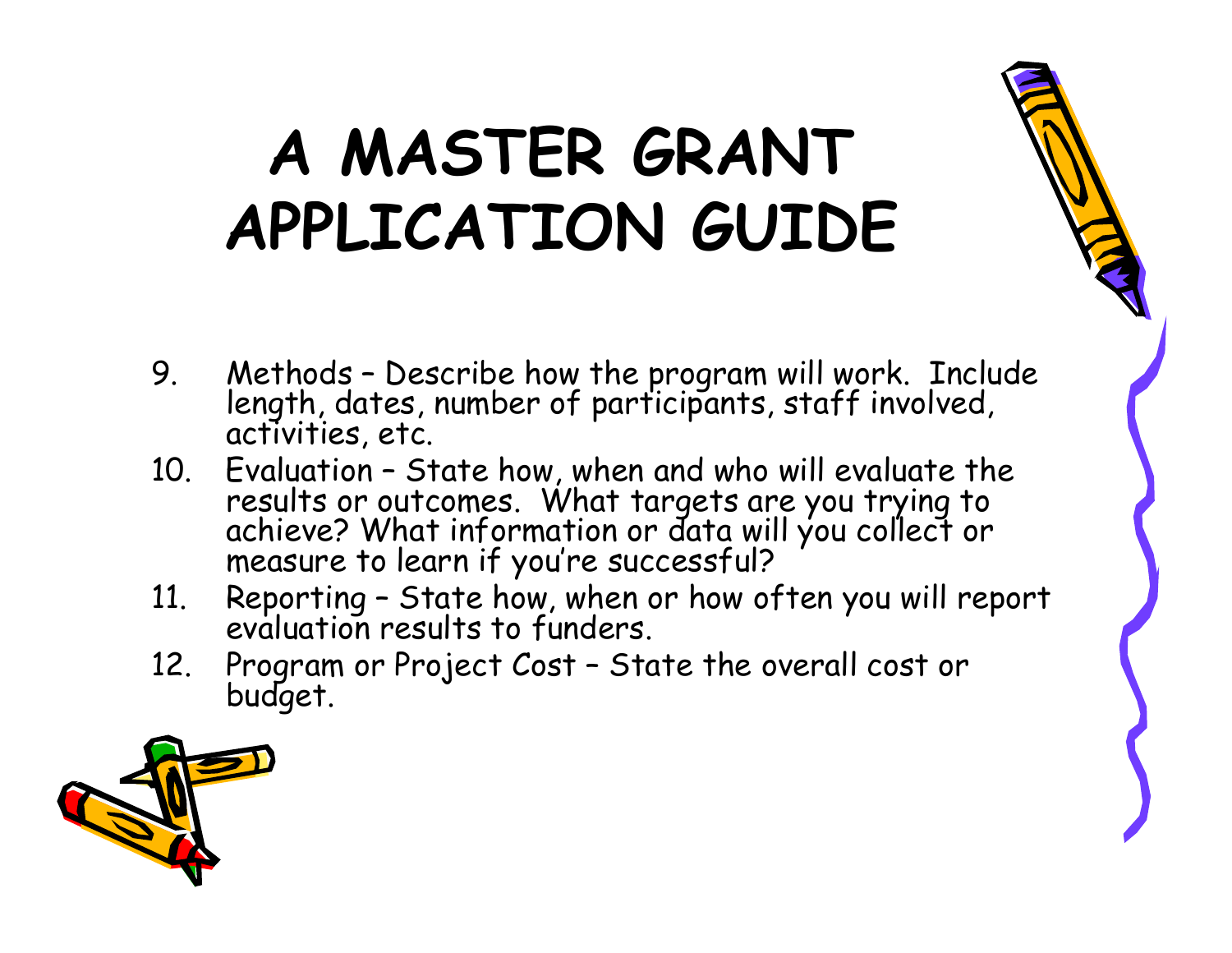- 13. Grant Request what amount do you need and detail the proposed uses of the funds
- 14. Unit Costs what is the cost per outcome, participant, cycle, etc.
- 15. Sources of Funding or Support list the sources of the current funding for the organization, cash and/or in-kind support.
- 16. List of other information to include articles, letters of support, brochures, results, annual report, etc.

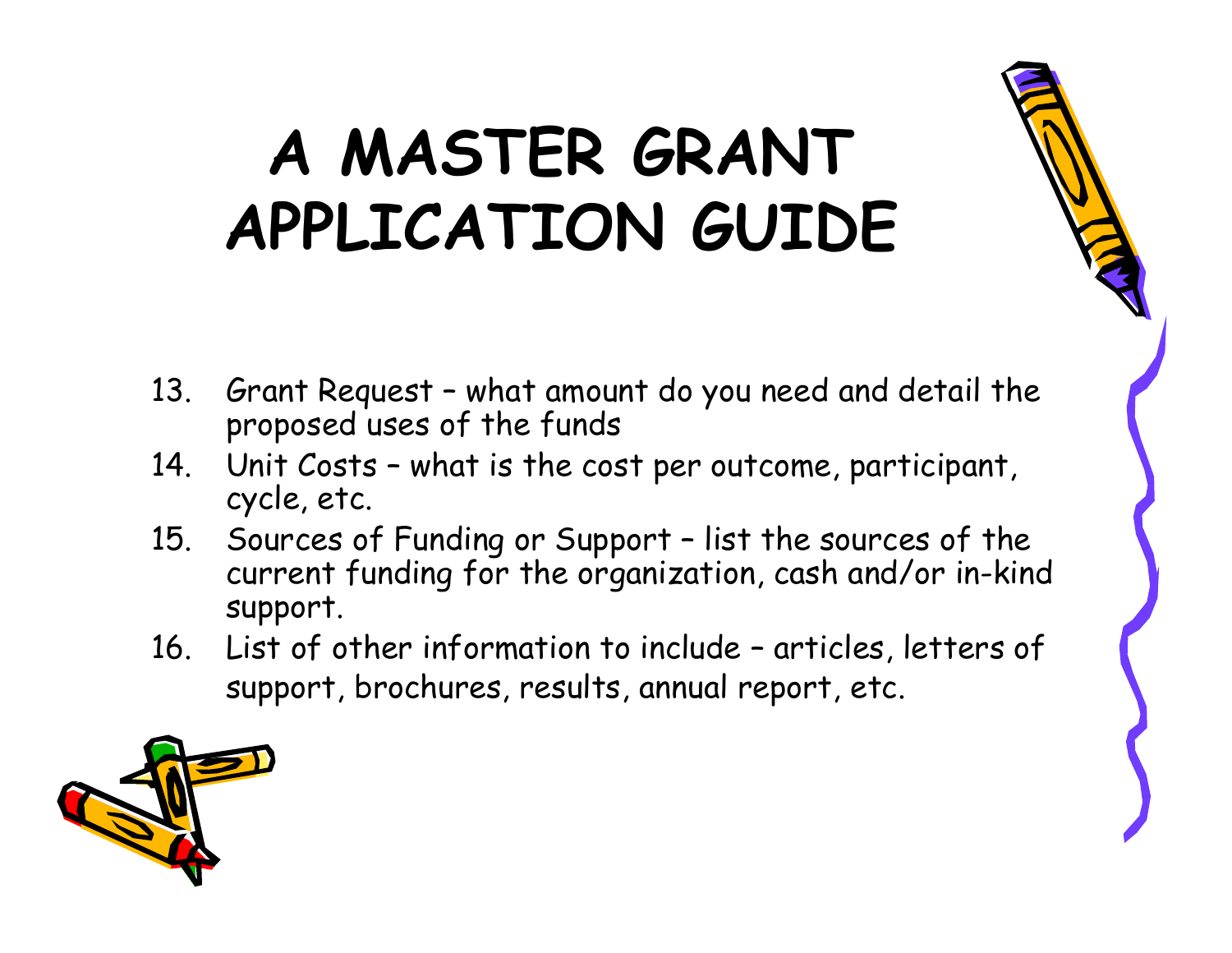## THE GRANT WRITING PROCESS: IN SUMMARY

#### **For Your Research or Sponsored Program Ideas:**

- •Identify the primary/secondary disciplinary field associated with the idea.
- •Confer with colleagues on campus to gain potential buy-in.
- •Identify the academic, research, service programs and key personnel<br>within those programs that might work with you on a proposal - Build a<br>Team
- •Identify potential funding sources; Invest the time to Do Your Research.
- •Learn the vision, mission, priority goals and funding priorities for the funding source. Has the source funded similar projects?
- •If yes, secure program summaries of currently funded activities and any currently active program announcements or requests for proposals that might cover your idea.

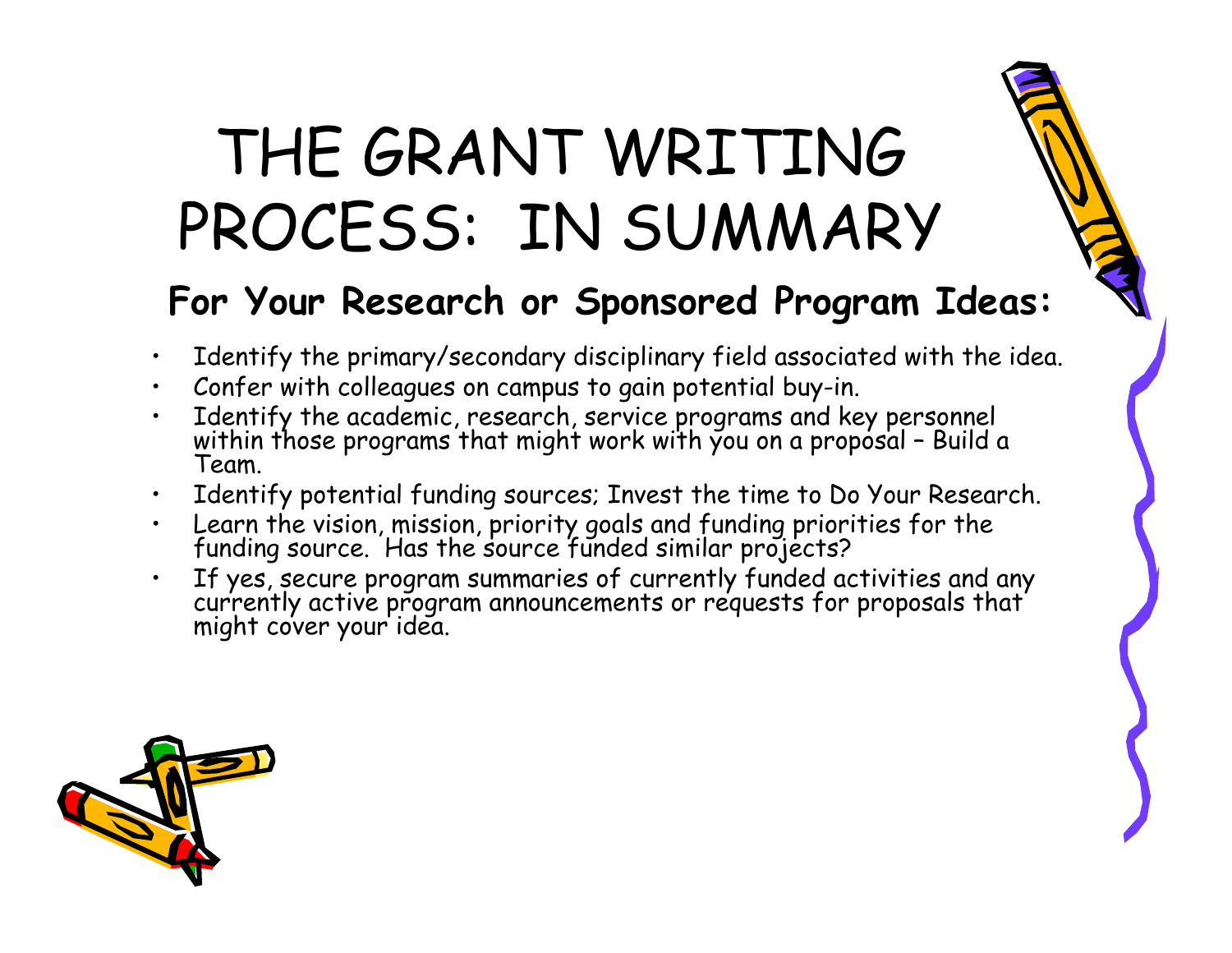## THE GRANT WRITING PROCESS: IN SUMMARY

#### **For Your Research or Sponsored Program Ideas:**

- • Complete the Master Grant Application Outline. The format will be different for different funding sources, but the content required will be similar.
- Make contact with the Program Director at the funding source. Establish a collaborative relationship and potential partnership. Ask questions about programs.
- Make contact with the Office of Sponsored Programs and/or the PVAM Research Foundation to determine if anyone has funding from the potential funding source or funding for a similar/ related project.